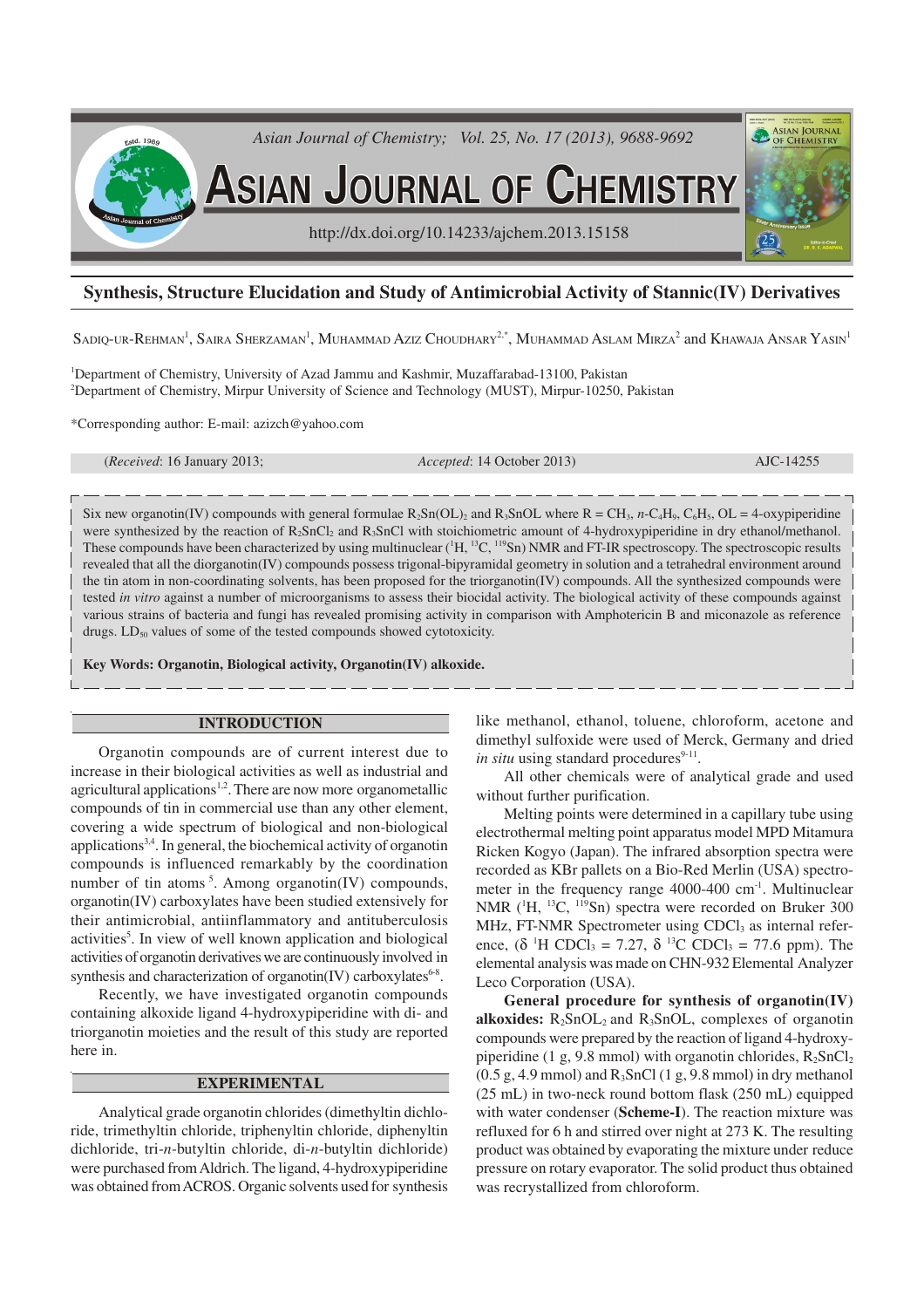

### **RESULTS AND DISCUSSION**

**Synthesis of organotin(IV) alkoxides:** Organotin(IV) compounds of general formula  $R_2Sn(OL)_2$  and  $R_3SnOL$  were prepared from the corresponding di- and triorganotin chlorides by refluxing the stoichiometric amount of ligand HOL in (1:2) and (1:1) ratios in dry methanol for 6 h. They are air stable and soluble in common organic solvents. To predict structures and other properties all compounds have been characterized by various analytical techniques IR, NMR  $(^1H, ^{13}C, ^{119}Sn)$  and were tested for their biological activity. The general **Scheme-I** depicted the procedure adopted for the synthesis of organotin(IV) alkoxides. The physical data are given in the Table-1.

**Infrared spectroscopy:**Vibrational data for synthesized compounds are given in Table-2. The coordination mode of the ligand, 4-hydroxypiperidine towards the di- and triorganotin(IV) moieties can be deduced by comparing infrared spectra of free ligand with synthesized compounds.

The explicit feature in the spectra of all complexes is absence of a band in the region  $3602 \text{ cm}^{-1}$ , which appears in the free ligand as the ν(O-H) vibration thus indicating metal-ligand bond formation through this site<sup>12</sup>. Diagnostically important IR bands are ν(O-H), ν(N-H) ν(Sn-C) and ν(Sn-O). The N-H

| TABLE-2<br>INFRARED DATA $(cm-1)$ OF ORGANOTIN(IV)<br>COMPLEXES WITH 4-HYDROXYPIPERIDINE |          |          |           |           |  |  |  |  |
|------------------------------------------------------------------------------------------|----------|----------|-----------|-----------|--|--|--|--|
| Compound. No.                                                                            | $v(O-H)$ | $v(N-H)$ | $v(Sn-C)$ | $v(Sn-O)$ |  |  |  |  |
| <b>LOH</b>                                                                               | 3602     | 3292     |           |           |  |  |  |  |
| $Me2Sn(OL)$ <sub>2</sub> (I)                                                             |          | 3400     | 550       | 463       |  |  |  |  |
| Me <sub>3</sub> SDL (II)                                                                 |          | 3416     | 559       | 428       |  |  |  |  |
| $n-\text{Bu}_2\text{Sn}(\text{OL})$ , (III)                                              |          | 3460     | 567       | 480       |  |  |  |  |
| $n$ -Bu <sub>3</sub> SnOL (IV)                                                           |          | 3369     | 518       | 450       |  |  |  |  |
| $Ph2Sn(OL)$ , (V)                                                                        |          | 3441     | 579       | 446       |  |  |  |  |
| Ph <sub>3</sub> SDL (VI)                                                                 |          | 3416     | 523       | 466       |  |  |  |  |

stretching frequencies,  $3500-3200$  cm<sup>-1</sup> in the complexes approximately remain the same in comparison with free ligand (Table-2). The disappearance of ν(O-H) stretching band and appearance of absorption band for the Sn-O bond in the range of 480-420 cm<sup>-1</sup> reflect the formation of complexes<sup>13</sup>. The band Sn-C bond appears in the region  $625-520$  cm<sup>-114</sup>. These results suggest that the tin atom in both of the di- and triorganotin complexes adopt a tetrahedral geometry in solid state<sup>15</sup>.

<sup>1</sup>**H NMR spectroscopy:** <sup>1</sup>H NMR spectra of all the compounds have been recorded on 300 MHz Bruker, FT-NMR spectrometer. The characteristic resonance peaks in the <sup>1</sup>H NMR spectra for complexes (**II, III, IV and VI**) and free ligand HOL are listed in the Table-3. The assignment is made on the basis of peak multiplicity, intensity pattern, integration, tin satellites and by comparing with literature values<sup>16</sup>. The integration of spectra showed good agreement with the composition of compounds. In the spectrum of free ligand, OH and NH protons resonate, respectively at 4.94 and 4.11 ppm as singlets, while the signals for equatorial and axial protons of the ligand moiety with their distinct multiplicities have been assigned according to the literature<sup>16</sup>. The analogous pattern of the signals, rather similar positions of the protons has been observed for the investigated tin compounds $17,18$ .

In trimethyltin(IV) compound (II) CH<sub>3</sub> protons appeared as sharp singlet at 0.50 ppm with well resolved  $2J$ [ $119$ Sn,  $1H$ ] coupling constant 68 Hz, which propose tetrahedral geometry around tin in solution<sup>17</sup>. The *n*-butyltin (IV) derivatives  $(III,$ **IV**) show a clear triplet due to a methylenic group, which appears at 1.69 and 1.70 ppm, with well defined  $2J$ [ $119$ Sn,  $1H$ ] couplings constants of 82 and 63 Hz, respectively $19-21$ . The  $^{2}J$ [ $^{119}$ Sn,  $^{1}$ H] couplings constants of 82 Hz suggest more than four coordination around tin in solution whereas the  $\mathscr{I}J$ <sup>119</sup>Sn,  $H$ ] couplings constants of 63 Hz support tetrahedral geometry around tin in solution for compound  $(IV)^{19-21}$ . The terminal methyl group of (**III**, **IV**) appears at 0.95 ppm as triplet showing  ${}^{3}J$ <sup>[1</sup>H, <sup>1</sup>H) coupling constants at 7.4 and 7.2 Hz, respectively. The methylenic protons (CH2) of *n*-butyl derivatives (**III, IV**) show multiplets in the range of 1.40-1.50 ppm. In triphenyltin

|                                                                   |                        |                    | TABLE-1      |                                          |          |          |  |  |  |
|-------------------------------------------------------------------|------------------------|--------------------|--------------|------------------------------------------|----------|----------|--|--|--|
| PHYSICAL DATA OF ORGANOTIN(IV) COMPLEXES WITH 4-HYDROXYPIPERIDINE |                        |                    |              |                                          |          |          |  |  |  |
| Compound No.                                                      |                        | m.p. $(^{\circ}C)$ |              | Elemental analysis calcd. (found) $(\%)$ |          |          |  |  |  |
|                                                                   | m.f.                   |                    | Yield $(\%)$ |                                          | Н        | N        |  |  |  |
| $Me2Sn(OL)$ <sub>2</sub> (I)                                      | $C_{12}H_{26}N_2O_2Sn$ | 250                | 57           | 41.3(40.9)                               | 7.4(5.9) | 8.0(7.8) |  |  |  |
| $Me3SDL$ (II)                                                     | $C_8H_{19}NOSn$        | 56                 | 49           | 37.0(36.8)                               | 7.1(6.9) | 5.3(4.7) |  |  |  |
| $n-Bu, Sn(OL), (III)$                                             | $C_{18}H_{38}N_2O_2Sn$ | 100                | 65           | 49.8(49.1)                               | 8.7(7.9) | 6.4(5.7) |  |  |  |
| $n-Bu_3SnOL$ (IV)                                                 | $C_{17}H_{31}NOSn$     | 64                 | 64           | 53.1(52.1)                               | 8.7(7.0) | 3.6(2.9) |  |  |  |
| $Ph_2Sn(OL)$ , $(V)$                                              | $C_{22}H_{20}N_2O_2Sn$ | 230                | 68           | 55.8(55.5)                               | 6.3(5.9) | 5.9(5.5) |  |  |  |
| $Ph_3SnOL$ (VI)                                                   | $C_{23}H_{25}NOSn$     | 98                 | 70           | 61.3(57.4)                               | 5.5(4.3) | 3.1(9.6) |  |  |  |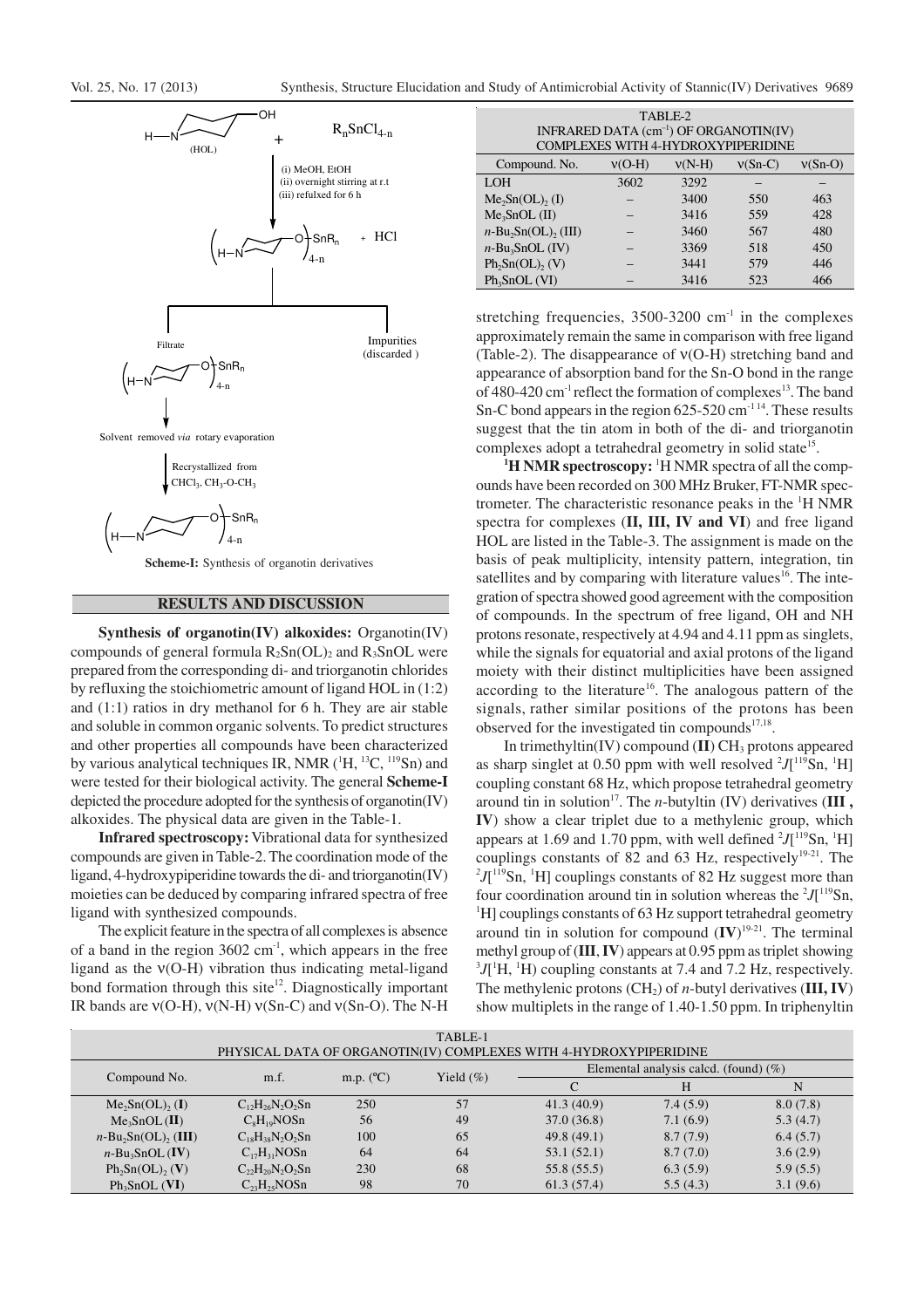|                                                                                              | TABLE-3    |                 |                                             |                      |                 |  |  |  |  |
|----------------------------------------------------------------------------------------------|------------|-----------------|---------------------------------------------|----------------------|-----------------|--|--|--|--|
| <sup>1</sup> H NMR DATA OF ORGANOTIN(IV) COMPLEXES WITH 4-HYDROXYPIPERIDINE <sup>a,b,c</sup> |            |                 |                                             |                      |                 |  |  |  |  |
| Proton No.                                                                                   | <b>LOH</b> | $Me3SDOL$ (II)  | $n-\text{Bu}_2\text{Sn}(\text{OL})$ , (III) | $n-Bu_3SnOL$ (IV)    | $Ph_3SnOL$ (VI) |  |  |  |  |
| $O-H$                                                                                        | 4.94(s)    |                 |                                             |                      |                 |  |  |  |  |
| $N-H$                                                                                        | 4.11(s)    | 4.11(s)         | 4.11(s)                                     | 4.11(s)              | 3.74(s)         |  |  |  |  |
| 4H                                                                                           | $3.72$ (m) | 3.50(m)         | $3.73$ (m)                                  | $3.60$ (m)           | $3.73$ (m)      |  |  |  |  |
| $3H^e$                                                                                       | $1.94$ (m) | $1.73$ (m)      | 1.95(m)                                     | $1.98$ (m)           | $1.94$ (m)      |  |  |  |  |
| 2H <sup>e</sup>                                                                              | 3.11(m)    | $3.46$ (m)      | 3.10(m)                                     | $3.12$ (m)           | 3.11(m)         |  |  |  |  |
| 6H <sup>e</sup>                                                                              | $3.07$ (m) | $3.47$ (m)      | $3.07$ (m)                                  | $3.16$ (m)           | $3.08$ (m)      |  |  |  |  |
| 5H <sup>e</sup>                                                                              | $1.88$ (m) | 1.72(m)         | $1.74$ (m)                                  | 1.72(m)              | 1.90(m)         |  |  |  |  |
| $3H^a$                                                                                       | $1.44$ (m) | $1.33$ (m)      | $1.43$ (m)                                  | $1.39$ (m)           | $1.48$ (m)      |  |  |  |  |
| $2H^a$                                                                                       | $2.65$ (m) | $2.86$ (m)      | $2.65$ (m)                                  | $2.62$ (m)           | $2.63$ (m)      |  |  |  |  |
| $6H^a$                                                                                       | $2.58$ (m) | $2.52$ (m)      | $2.58$ (m)                                  | $2.59$ (m)           | $2.58$ (m)      |  |  |  |  |
| $5H^a$                                                                                       | 1.37(m)    | 1.37(m)         | $1.36$ (m)                                  | $1.36$ (m)           | 1.37(m)         |  |  |  |  |
| $\alpha$                                                                                     |            | $0.50$ (s) [68] | 1.69 (t 6.2) [82]                           | 1.70 (t $6.4$ ) [63] | $7.28$ (m)      |  |  |  |  |
| β                                                                                            |            |                 | $1.40 - 1.50$ (m)                           | $1.40 - 150$ (m)     | $7.29$ (m)      |  |  |  |  |
| $\gamma$                                                                                     |            |                 | $1.40 - 1.50$ (m)                           | $1.40 - 1.50(m)$     | $7.47$ (m)      |  |  |  |  |
| $\delta$                                                                                     |            |                 | $0.95$ (t 7.4)                              | $0.95$ (t 7.2)       | $7.69$ (m)      |  |  |  |  |

(a) Chemical shifts ( $\delta$ ) in ppm,  ${}^{2}J$ <sup>[19</sup>Sn, <sup>*1*</sup>H] are



derivative (**VI**) a complex multiplet pattern is observed in the range 7.28-7.69 ppm due to phenyl groups of the complexes. The C-Sn-C bond angle has been calculated by using Lockhart's and Holeèek *et al* equations for compound (**II, IV, VI**) and are 128º, 134º and 115º,respectively. The bond angles calculated support the tetrahedral geometry around tin for triorganotin(IV) derivatives and five-coordinated geometry for diorganotin(IV) derivatives $16,17,22$ .

**<sup>13</sup>C NMR spectroscopy:** <sup>13</sup>C NMR chemical shift values obtained for free ligand (HOL) and respective di- and triorganotin(IV) derivatives are listed in the Table-4. The number of signals observed for ligand corresponds to the presence of expected magnetically non-equivalent carbon atoms $^{12}$ . In the spectrum of ligand carbon (4) resonates at 68.41 ppm, while carbons (2, 6) being magnetically equivalent were observed as a single speak at  $44.40$  ppm. The assignment of <sup>13</sup>C signal for carbons  $(3, 5)$  observed at 36.00 ppm. In the <sup>13</sup>C spectra of triphenyltin and tri-*n*-butyltin and methyltin derivatives resonance due to all carbon atoms are visible and appeared in expected regions as shown in the Table- $4^{19}$ .

The signals of R groups attached to Sn atom, were assigned by comparing with literature values $24.25$ . The magnitudes of *n J*[ <sup>119</sup>Sn, <sup>13</sup>C] couplings constant in compounds (**II, III, VI**) are also observed for trimethyl, triphenyl and tri*-n*-butyltin(IV) derivatives with the  ${}^{1}J$ <sup>[119</sup>Sn, <sup>13</sup>C], 532, 625 and 598 Hz, respectively. By using Holeèek equations<sup>23</sup> C-Sn-C bond angles were calculated fond 123º, 134º and 115º for (**II, III, VI**), respectively<sup>23</sup>, which corresponds to tetrahedral geometry in CDCl<sub>3</sub> for triphenyl- (**VI**) and five coordinated environment around the tin atom for trimethyl- (**II**) and di-*n*-butyltin(IV) alkoxides in (DMSO).

<sup>119</sup>**Sn NMR spectroscopy:** <sup>19</sup>Sn NMR spectroscopy is most convenient technique used to study organotin(IV) derivatives in solution and in the solid state . The <sup>119</sup>Sn nucleus has natural abundance of 8.7 % and is 25 times more sensitive than  ${}^{13}C$  nucleus.  ${}^{119}Sn$  NMR spectra were recorded in CDCl<sub>3</sub> solution, chemicals shift data is presented in the Table-4. The δ( <sup>119</sup>Sn) chemical shifts of compounds (**II, IV, VI**) are observed at -84, -48 and -32 ppm, reflecting tetrahedral geometries around the tin moiety in solution<sup>27-29</sup>. The  $\delta(^{119}Sn)$  chemical shift of compound (**III**) is observed at -158 ppm, suggesting a five coordinated geometry around tin.

**Antibacterial activity:** The synthesized compounds were screened for antibacterial activity against *Escherichia coli, Bacillus subtilis, Shigella flexenari, Staphylococcus aureus, Pseudomonas aeruginosa and Salmonella typhi* bacterial strains, using the agar well diffusion method $30$ . Imipenum was used as a standard drug and the wells (6 mm in diameter) were dug in the media with the help of a sterile metallic borer. Two to eight hours old bacterial inoculums containing approximately 10<sup>4</sup>-10<sup>6</sup> colony-forming units (CFU)/mL were spread on the surface of a nutrient agar with the help of a sterile cotton swab. The recommended concentration of the test sample (200 mg/mL in DMSO) was introduced into the respective wells. Other wells supplemented with DMSO and reference antibacterial drug served as negative and positive controls, respectively. The plates were incubated immediately at 37 ºC for 20 h. The activity was determined by measuring the diameter of the inhibition zone (in mm), showing complete inhibition. Growth inhibition was calculated with reference to the positive control. The results of the antibacterial activity so obtained are collected in the Table-5.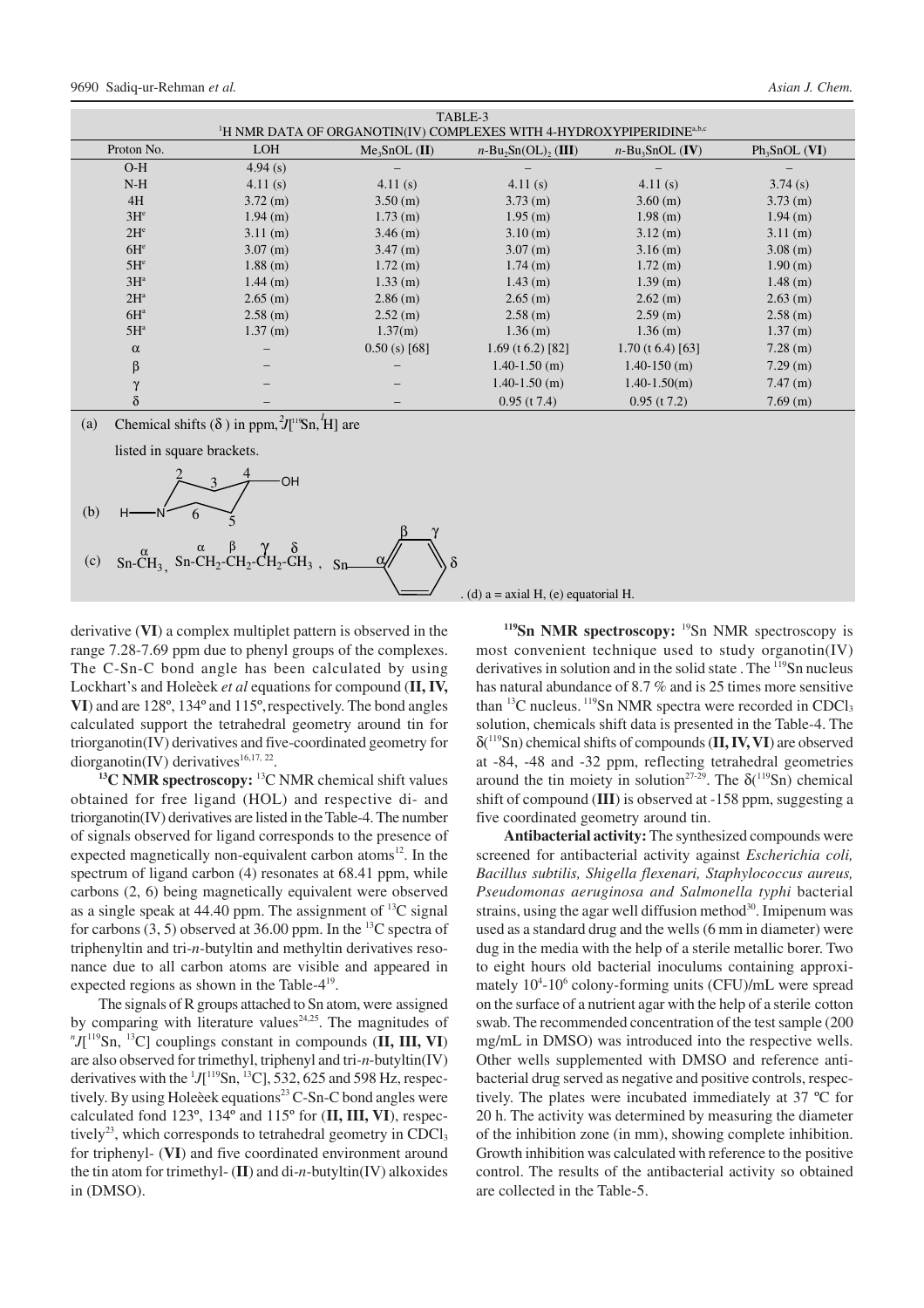| TABLE-4                                                                      |            |               |                       |                                |               |  |  |  |
|------------------------------------------------------------------------------|------------|---------------|-----------------------|--------------------------------|---------------|--|--|--|
| <sup>13</sup> C NMR DATA OF ORGANOTIN(IV) COMPLEXES WITH 4-HYDROXYPIPERIDINE |            |               |                       |                                |               |  |  |  |
| Carbon No.                                                                   | <b>LOH</b> | $Me3SDL$ (II) | $n-Bu, Sn(OL), (III)$ | $n$ -Bu <sub>3</sub> SnOL (IV) | $Ph3SDL$ (VI) |  |  |  |
| 4                                                                            | 68.4       | 65.6          | 68.2                  | 68.9                           | 68.6          |  |  |  |
| 3, 5                                                                         | 36.0       | 34.4          | 36.2                  | 36.4                           | 36.1          |  |  |  |
| 2, 6                                                                         | 44.40      | 42.8          | 44.4                  | 49.4                           | 44.4          |  |  |  |
| $\alpha$                                                                     |            | $3.2$ [532]   | 25.8 [598]            | 23.7                           | 140.5 [625]   |  |  |  |
| β                                                                            |            |               | 26.94 [34]            | 37.9 [28]                      | 136.2 [48]    |  |  |  |
|                                                                              |            |               | 26.5 [85]             | 36.4                           | 129.0 [29]    |  |  |  |
|                                                                              |            |               | 13.7                  | 14.0                           | $128.1$ [14]  |  |  |  |
| $\delta^{119}(Sn)$                                                           |            | $-32.4$       | $-158.3$              | $-48.4$                        | $-84.8$       |  |  |  |

.

(a) Chemical shifts ( $\delta$ ) in ppm,  $J[1^{19}Sn, ^{13}C]$  are listed in square brackets.

**OH**  $\overline{2}$  3 4



The free ligand show non-significant activity against *Pseudomonas aeruginosa*. The investigated compounds (**III-VI**) show significant activity against *Eschericha coli*, *Bacillus subtilis, Salmonella typhi, Staphylococcus aureus* and gives low activity against *Shigella flexenari* and *Pseudomonas aeruginosa*. Compound (**II**) observed to have low activity against *Shigella flexenari* and non significant activity against *Staphylococcus aureus a*nd *Pseudomonas aerugiosa*, while compound (**I**) shows good activity against *Staphylococcus aureus, Pseudomonas aeruginosa* and low activity against *Shigella flexenaria* and *Salmonella thphi* and non-significant activity against *Eschericha coli and Bacilius subtilis.*

**Antifungal activity:** The synthesized organotin derivatives were also tested for antifungal activity against six different human, animal and plant pathogens, namely *Trichophyton longifusus, Candida albicans, Aspergillus flavus, Microsporum canis, Fusarium solani and Candida glaberata* by using the tube diffusion test<sup>31</sup>. Amphotericin B and miconazole were used as standard antifungal agents for the comparison test. Stock solutions of pure compounds (200 g/ mL) were prepared in sterile DMSO. Sabouraud dextrose agar was prepared by mixing Sabouraud (32.5 g), glucose agar (4 %) and agar-agar (4 g) in 500 mL of distilled water followed by dissolution at 90-95 ºC on a water bath. The media (4 mL) was dispensed into screw-capped tubes and autoclaved at 121ºC for 15 min.

Test compounds (66.6 mL) were added from the stock solution to nonsolidified Sabouraud agar media (50 ºC). The tubes were then solidified at room temperature and inoculated with 4 mm diameter portion of inoculums derived from a 7-days old respective fungal culture. For nonmycelial growth, an agar surface streak was employed. The tubes were incubated at 27-29 ºC for 7-10 days and growth in the compound containing media was determined by measuring the linear growth (in mm) and growth inhibition with reference to the respective control.

The fungicidal screening data for the tested compounds are listed in Table-6. The free ligand 4-hydroxypiperidine shows moderate activity against *Trichophyton longifusus, Aspergillus flavus* and *Fusarium solani.* While compounds (**I, VI**) show significant activity against all the tested fungi*.* Compounds (**I, III, V**) show significant activity against *Trichphyton longifusus, Aspergillus flavus, Microsportum canis, Fusarium solani, Candida glabrata* and *Candida albicans*.

**Cytotoxicity:** For all the synthesized complexes, including ligand, LD<sub>50</sub> values were measured and compared with standard drug etoposide to evaluate their toxicity. The cytotoxicity data have been collected by the brine-shrimp lethality bioassay method<sup>31</sup> and the results are summarized in the Table-7. It has been noted that free ligand has a positive lethality, while compounds (**V, VI**) show cytotoxicity at the highest dose only.

| TABLE-5<br>ANTIBACTERIAL ACTIVITY DATA OF ORGANOTIN(IV) COMPLEXES WITH 4-HYDROXYPIPERIDINE <sup>a,b,c</sup> |                  |               |                              |                           |                                   |                |                    |      |  |
|-------------------------------------------------------------------------------------------------------------|------------------|---------------|------------------------------|---------------------------|-----------------------------------|----------------|--------------------|------|--|
|                                                                                                             |                  |               |                              | Zone of inhabitation (nm) |                                   |                |                    |      |  |
| Name of bacterium                                                                                           | H <sub>O</sub> I | $Me2Sn(OL)$ , | Me <sub>3</sub> SnOL<br>(II) | $n-Bu_2Sn(OL)$ ,<br>(III) | $n$ -Bu <sub>3</sub> SnOL<br>(IV) | $Ph_2Sn(OL)$ , | $Ph_3SnOL$<br>(VI) | Ref. |  |
| Escherishia coli                                                                                            |                  | 10            |                              | 19                        | 42                                | 18             | 20                 | 25   |  |
| Bacillus subtilis                                                                                           |                  |               |                              |                           | 42                                |                | 21                 | 26   |  |
| Shigella flexenari                                                                                          |                  | 12            | 14                           | 10                        | 12                                | 13             | 12                 | 24   |  |
| Staphlococcus aureus                                                                                        |                  | 16            | 10                           | 19                        |                                   | 18             |                    | 17   |  |
| Pseudomona aeruginosa                                                                                       |                  | 16            | 10                           | 13                        | 14                                |                | -                  |      |  |
| Salmonella typhi                                                                                            |                  |               | 21                           |                           |                                   | 21             | 22                 | 21   |  |

<sup>a</sup>-, Show no activity. <sup>b</sup>Std durg, imipenum. °Concentration: 100 μg/mL of DMSO.